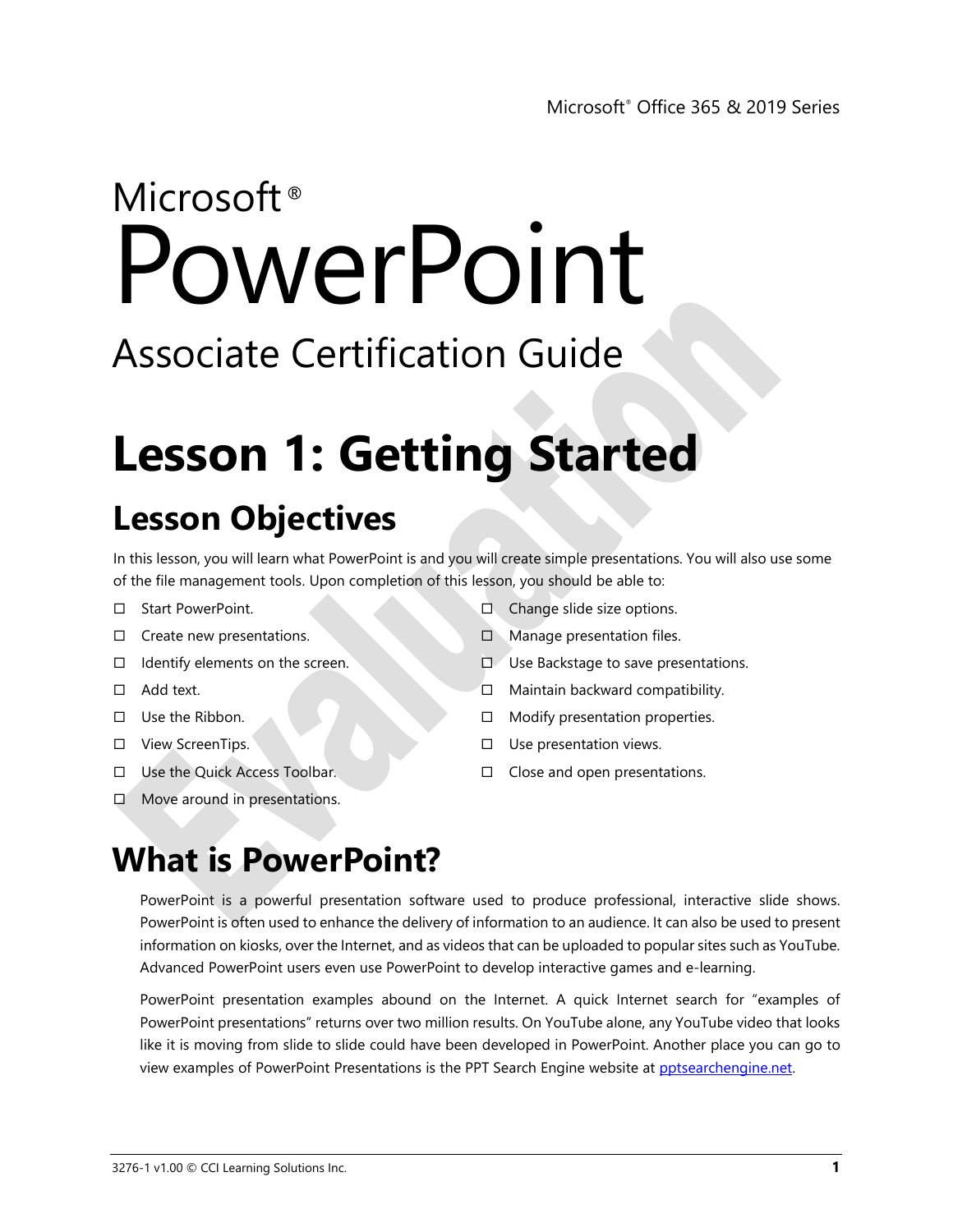#### **Starting PowerPoint**

To start the PowerPoint application in Windows 10, use one of the following methods:

- Press the WINDOWS key on the keyboard to open the Start page, and then click or tap the PowerPoint tile; or
- click the Start button, and then click or tap PowerPoint; or
- in the taskbar, click the PowerPoint Quick Launch icon.

When you start PowerPoint, the program displays a startup screen (Figure 1-1) of available templates and themes to help you get started quickly. A *template* is a boilerplate that already contains elements, such as various sample slides complete with placeholders and formatting. You also have an option to create a blank presentation. If you have been using PowerPoint for a little while, then your recently used files display in the bottom half of the window.

|                   | ☺<br>⊛<br>Sign in<br>?<br>PowerPoint                                                                                                 | $\times$<br>п            |
|-------------------|--------------------------------------------------------------------------------------------------------------------------------------|--------------------------|
| <b>PowerPoint</b> | Good morning                                                                                                                         |                          |
| ſп<br>Home        | Get started<br>Take a tour<br><b>SLICE</b><br>with 3D                                                                                | ۸                        |
|                   | <b>Blank Presentation</b><br>Welcome to PowerPoint $\mathcal{R}$<br>Bring your presentations $\overrightarrow{\mathcal{S}}$<br>Slice |                          |
| <b>New</b>        | More themes $\rightarrow$                                                                                                            |                          |
|                   | Shared with Me<br>Pinned<br>Recent                                                                                                   |                          |
| 一                 | Date modified<br>Name                                                                                                                |                          |
| Open              | Tolano Project Plan.ppt<br>Just now<br>O.<br>Documents » PowerPoint » Data Files » Completed Files                                   |                          |
| Account           | Tolano Project Plan.pptx<br>œ<br>Just now<br>Documents » PowerPoint » Data Files » Completed Files                                   |                          |
| Feedback          | My First Presentation.pptx<br>£<br>Just now<br>Documents » PowerPoint » Data Files » Completed Files                                 |                          |
| Options           | <b>Business Project Plan.pptx</b><br>Just now<br>P<br>Documents » PowerPoint » Data Files » Resource Files                           | $\overline{\phantom{a}}$ |

#### *Figure 1-1: PowerPoint startup screen*

You can click a template on the startup screen to create a new file, click a file in the Recent list to open it, or click Open to go to the Open page of the Backstage view. You use Backstage view to create, open, save, print and manage your files. (You will learn more about Backstage view later in this lesson.)

#### **Creating New Presentations**

All PowerPoint presentations are based on a template. PowerPoint includes templates for a wide variety of presentations. Some templates display on the startup screen, but you can access many more on the New page of the Backstage view (Figure 1-2).

**Note:** Templates are downloaded from the Microsoft Office website. You can access templates from the website only if you have a live, non-restricted Internet connection. If you do not, you will not see any templates other than the Blank Presentation template in the New page. You can still *use* templates if you obtain them from another source. Any templates required for this course will be provided to you.

#### Lesson 1 Getting Started Controller and the Controller of the Controller and Controller and Getting Started Co

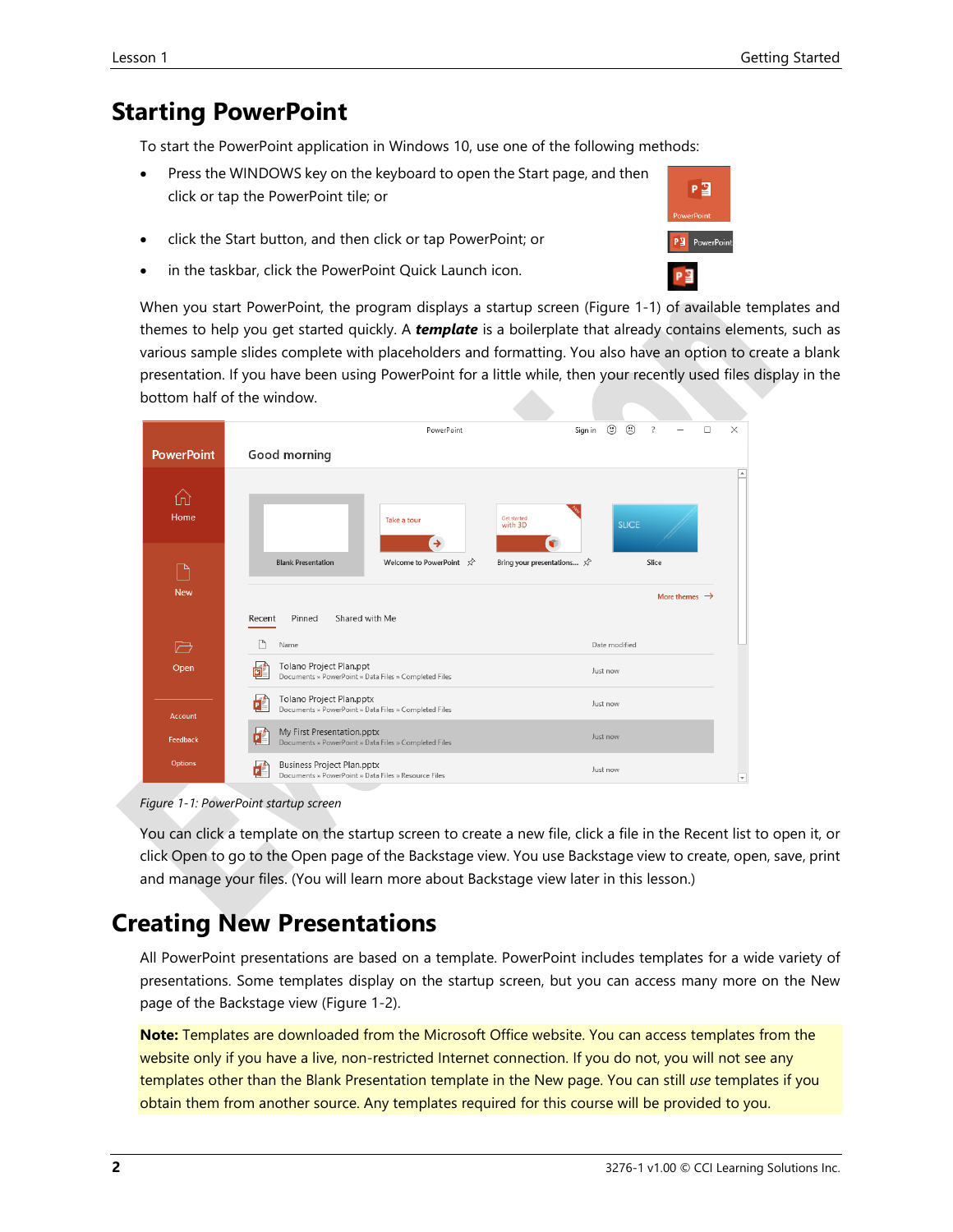

*Figure 1-2: New page in Backstage view*

**Search** – Enter a search term to find online templates and themes from Office.com.

**Suggested Searches** – Click any of these predefined searches to display related themes and templates.

**Themes and Templates** – Suggested or recently used themes and templates appear in the gallery. A thumbnail of the first slide is displayed to help you select the theme or template you want.

**Blank Presentation** – Choose the first option in the themes and templates area to create a blank presentation, which contains only the title slide with no colors or design elements, and is ready for you to enter text. When you start with a blank presentation, you can create your own content and apply your own choice of colors, backgrounds, images, and other design elements.

When you select a template or theme (other than the Blank Presentation template), you have the option of choosing a variation before clicking the Create button. There are no restrictions on how many presentations you can create and work with at one time, although the amount of available system memory will determine this limit.

To create a new blank presentation, use one of the following methods:

- Open PowerPoint and click Blank Presentation; or
- from within a presentation, click File, click New, and click Blank Presentation; or
- press CTRL+N.

To use a template, click File, click New, click a template, choose a variation, and then click Create.

#### **Learn to create new presentations**

In this exercise, you will start PowerPoint and create new presentations.

- 1. Click the **Start** button, scroll the Start menu, then click or tap **PowerPoint** to start PowerPoint. The startup screen displays.
- 2. In the startup screen, click the **Blank Presentation** template to create a new, blank presentation.
- 3. Click **File** to display the Backstage and then click **New**.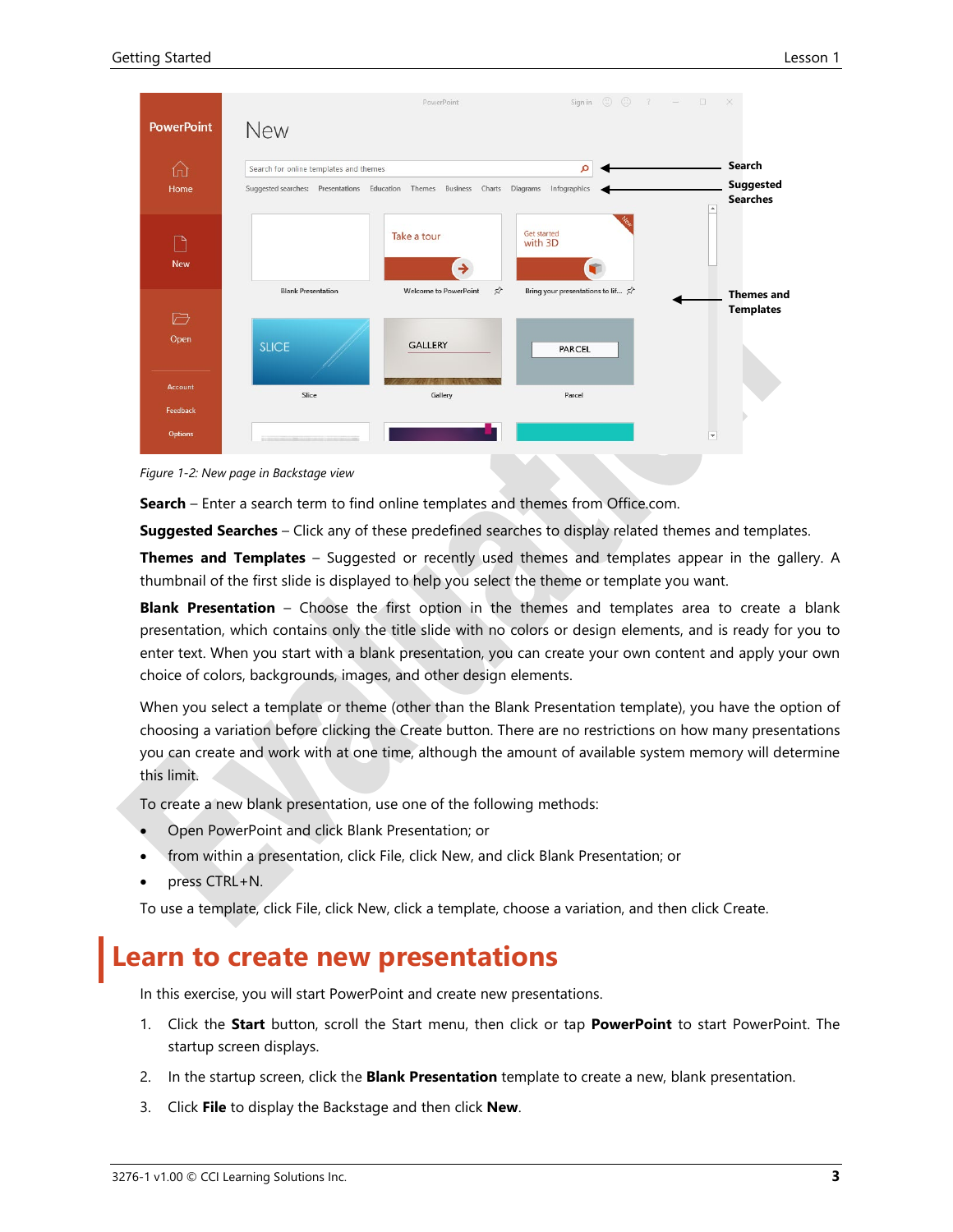The New page opens containing thumbnails that represent various presentation themes from which you can choose.

**Note:** If you do not have access to templates on the Microsoft Office website, you will not be able to complete Steps 4 and 5 in this exercise; create another new blank presentation instead and skip to Step 6.

4. Scroll through the list of themes, and then click **Facet design**.

The preview window appears showing an image of the template and a brief description.

5. Click **Create**.

Notice that many elements are created automatically. This demonstrates how using a template can save you time and effort when creating a presentation.

6. Keep the presentations open for the next exercise.

#### **Looking at the PowerPoint Window**

The PowerPoint window contains the familiar Ribbon interface of the other Microsoft Office programs. If you are familiar with another version of PowerPoint, you will find everything where you expect to find it, plus some additional features. Figure 1-3 shows a new presentation in the PowerPoint application window.



*Figure 1-3: PowerPoint application window – new presentation*

**File Tab** – Click the File tab to open the Backstage view. When you open the Backstage view, PowerPoint hides the presentation and displays file management options, such as new, save and print options, in a fullscreen window.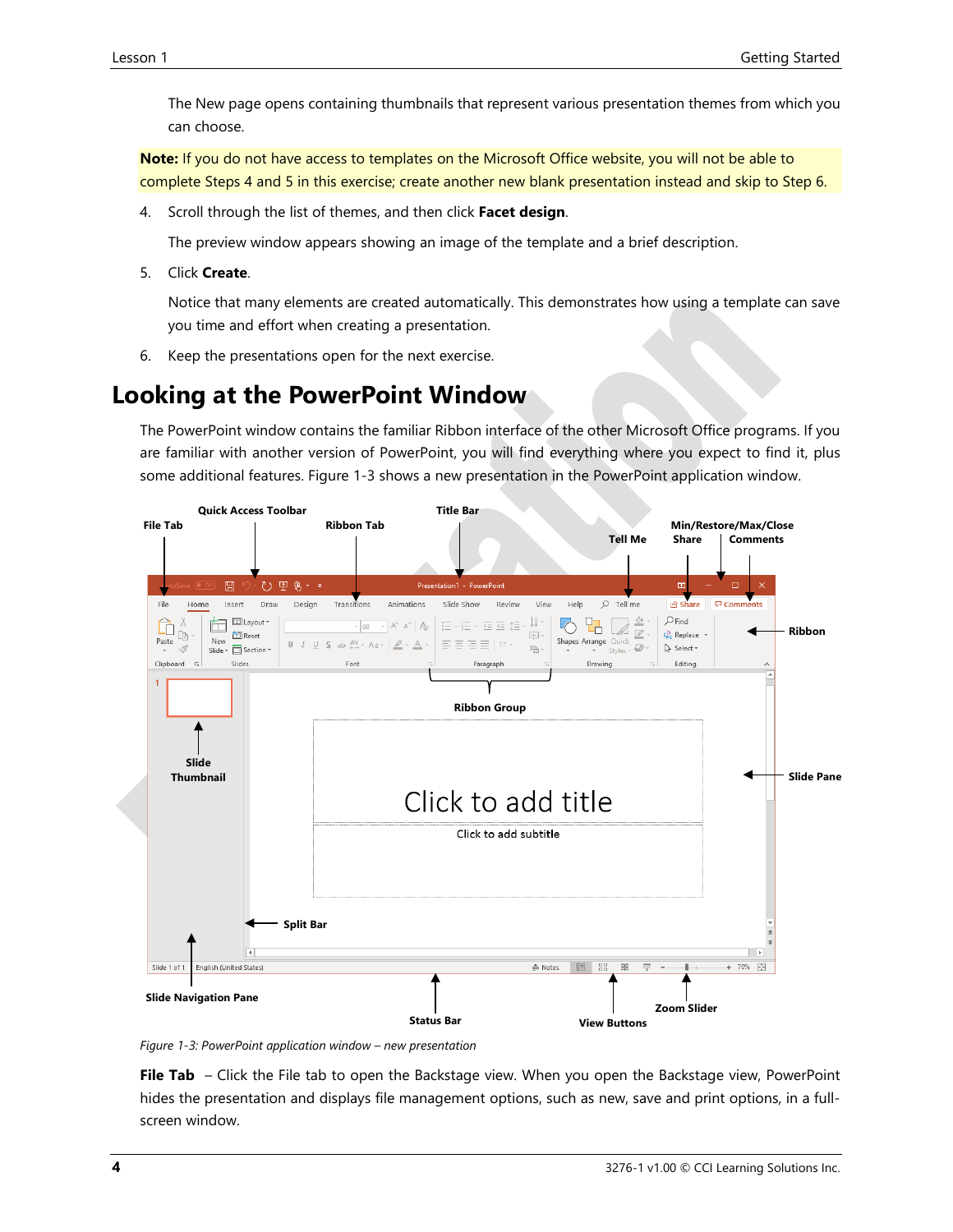**Quick Access Toolbar** – Provides quick access to frequently used commands. Located above the Ribbon (default location) or below the Ribbon, the Quick Access Toolbar is customizable.

**Ribbon Tab** – The Ribbon includes various tabs, and each contains commands that are grouped for specific purposes, such as editing, inserting graphics, adjusting the view, or modifying the page layout.

**Title Bar** – Displays the name of the open presentation followed by "PowerPoint" (for example, *Staff Retreat - PowerPoint*). The title bar is located at the top of the screen. If more than one window is open on the screen, the Title Bar of the active window displays in a different color or color intensity.

**Tell Me** – Similar to a Search bar. Enter words or phrases to get help or find features or tools to quickly complete a task.

**Min/Restore/Max/Close** – Affect the size of the application window on the screen.

**Share** – Opens the Share pane, which allows you to invite others to view or edit your presentation.

**Comments** – Opens the Comments pane, allowing you to add, or respond to comments in the presentation. **Ribbon** – The primary command interface in all Office programs. The Ribbon provides quick access to commands that are organized into groups according to the type of function, such as Insert, Design, Review, and so on.

**Ribbon Groups**– Options on the Ribbon are arranged into groups of related commands. Some groups include a dialog box launcher button  $\Box$  at the bottom right. Clicking the dialog box launcher opens a dialog box or task pane which provides access to additional options and settings.

**Slide Navigation Pane** – Displays a thumbnail (miniature) view of each slide that you can use to organize and navigate slides in your presentation. If you are using Outline view, this pane becomes the Outline View pane.

**Slide Pane** – The work area used to view and edit the selected slide.

**Split Bar** – Drag this left or right to increase or decrease the size of the Slide Navigation (or Outline View) pane.

**Status Bar** – Displays presentation information, such as current slide and total number of slides. The status bar also displays the Notes button (which opens an additional pane), and includes the View buttons and the Zoom slider at the far right.

**View Buttons** – Alternate quickly between different views of a presentation. Use Normal to view and edit slides; use Slide Sorter to view and organize all the slides in a presentation; use Reading to view the presentation as if it were a show; and use Slide Show to view the current slide as it would appear to an audience (press ESC to exit this view).

**Zoom Slider** – Click the – and + buttons at either side of the slider to decrease or increase the zoom percentage in increments of 10%, or drag the slider to choose a zoom percentage. PowerPoint displays the current zoom percentage in the Zoom level button, which is at the right of the Zoom slider. You can also click this button to set a custom or specific zoom percentage. Click the button to the far right of the zoom buttons to fit the active slide within the Slide pane.

#### **Other Features**

Figure 1-3 displays commonly used areas of the PowerPoint application window. However, because you can customize PowerPoint's appearance, not all the items shown here always appear. For instance, you can choose to turn the ruler on if you want to set a tab to align specific information on the slide, and then turn it off again to maximize the workspace on your screen. You can also set up or turn off *defaults*, such as the Mini toolbar or Live Preview, for each new presentation.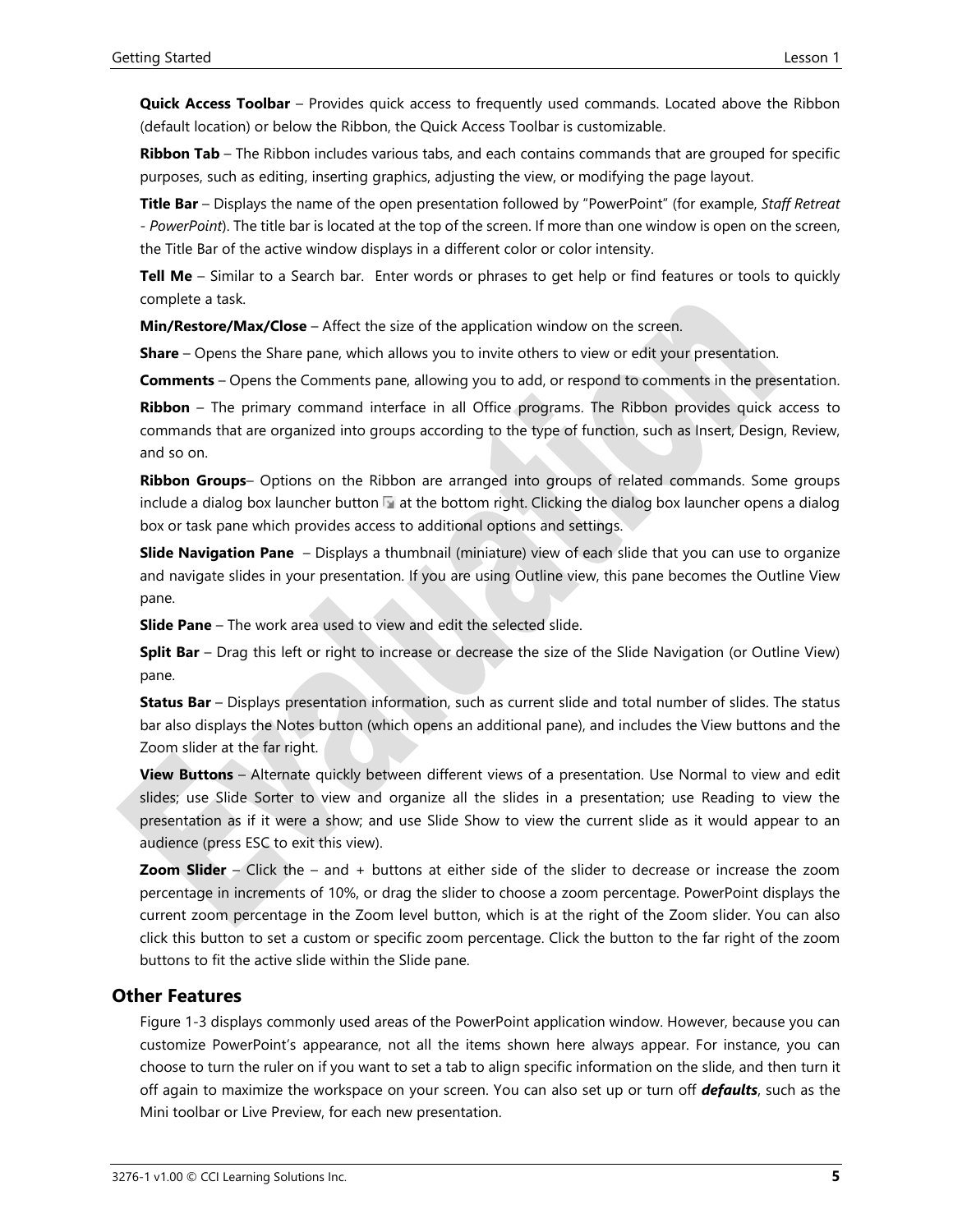Scroll bars appear automatically when the application window is too small to display all its contents. As you add slides to your presentation, you may not be able to see all of them at once in the Slide Navigation pane, and a vertical scroll bar will display at the right side of the application window. Click in the vertical scroll bar or drag the scroll box to move up and down within the presentation. A horizontal scroll bar will appear only if the presentation is wider than the screen can display; you can use it when you want to move sideways within the active slide.

Previous Slide  $\triangle$  and Next Slide  $\overline{\triangledown}$  buttons appear at the bottom of the vertical scroll bar. Click them to move from one slide forward to the next, or back to the previous slide.

#### **Opening a Presentation**

You can open a presentation from any location. You can open as many presentations as needed; the only limitation is the amount of memory available on your system.

Use one of the following methods to open a presentation:

- Click File, click Open, click an option from the list of locations, and then select the file you want; or
- press CTRL+O; or
- press CTRL+F12.

PowerPoint displays the recent presentations in the same order as you opened them, with the most recent at the top of the list in the Open page of the Backstage (Figure 1-4). When you reach the maximum number of files that display in this list, the oldest drops from the list. You can click the  $\blacktriangle$  to the right of the file name to ensure that this file remains in the list until it is unpinned. By default, you can see up to 20 recent presentations at a time, but you can customize this number to suit your needs. Click a file in the list to open it.

|               |                                | $\odot$<br>$\odot$<br>$\overline{\phantom{a}}$<br>$\Box$<br>$\times$<br>TA Analysis.pptx - Saved to this PC<br>$\qquad \qquad -$ |
|---------------|--------------------------------|----------------------------------------------------------------------------------------------------------------------------------|
| ⊝             | pen                            |                                                                                                                                  |
| <b>d</b> Home |                                |                                                                                                                                  |
| $\Box$ New    | Recent                         | Presentations<br>Folders                                                                                                         |
| <b>D</b> Open | Dropbox                        | Pinned<br>Pin files you want to easily find later. Click the pin icon that appears when you hover over a<br>file.                |
| Info          | Shared with Me                 | Today<br>TA Analysis.pptx                                                                                                        |
| Save          | <b>CCI Learning Solutions</b>  | 8/7/2019 12:40 PM<br>C: » 3276 Exercise Files » StarterFiles                                                                     |
| Save As       | OneDrive - CCI Learning Soluti | Project Status Report.pptx<br>F<br>8/7/2019 12:39 PM<br>C: » 3276 Exercise Files » ResourceFiles                                 |
| Print         | Other locations                | TA Marketing.pptx<br>8/7/2019 12:39 PM<br>C: » 3276 Exercise Files » StarterFiles                                                |
| Share         | This PC                        | Draft Template.pptx<br>8/7/2019 12:39 PM<br>C: » 3276 Exercise Files » StarterFiles                                              |
| Export        | Add a Place                    | Yesterday                                                                                                                        |
| Close         |                                | Presentation1.ppt<br>8/6/2019 1:58 PM<br>Documents                                                                               |
|               | Browse                         |                                                                                                                                  |

*Figure 1-4: Open page in Backstage view*

Alternatively, you can click Browse to open the Open dialog box. Once the Open dialog box displays, you can navigate using the mouse or keyboard to display files or folders, and then use one of the following methods to open a presentation:

- Double-click the file name; or
- select the file, and then click Open or press ENTER; or
- if the file is stored in a different location, navigate to the location, and then use one of the above methods to open the file.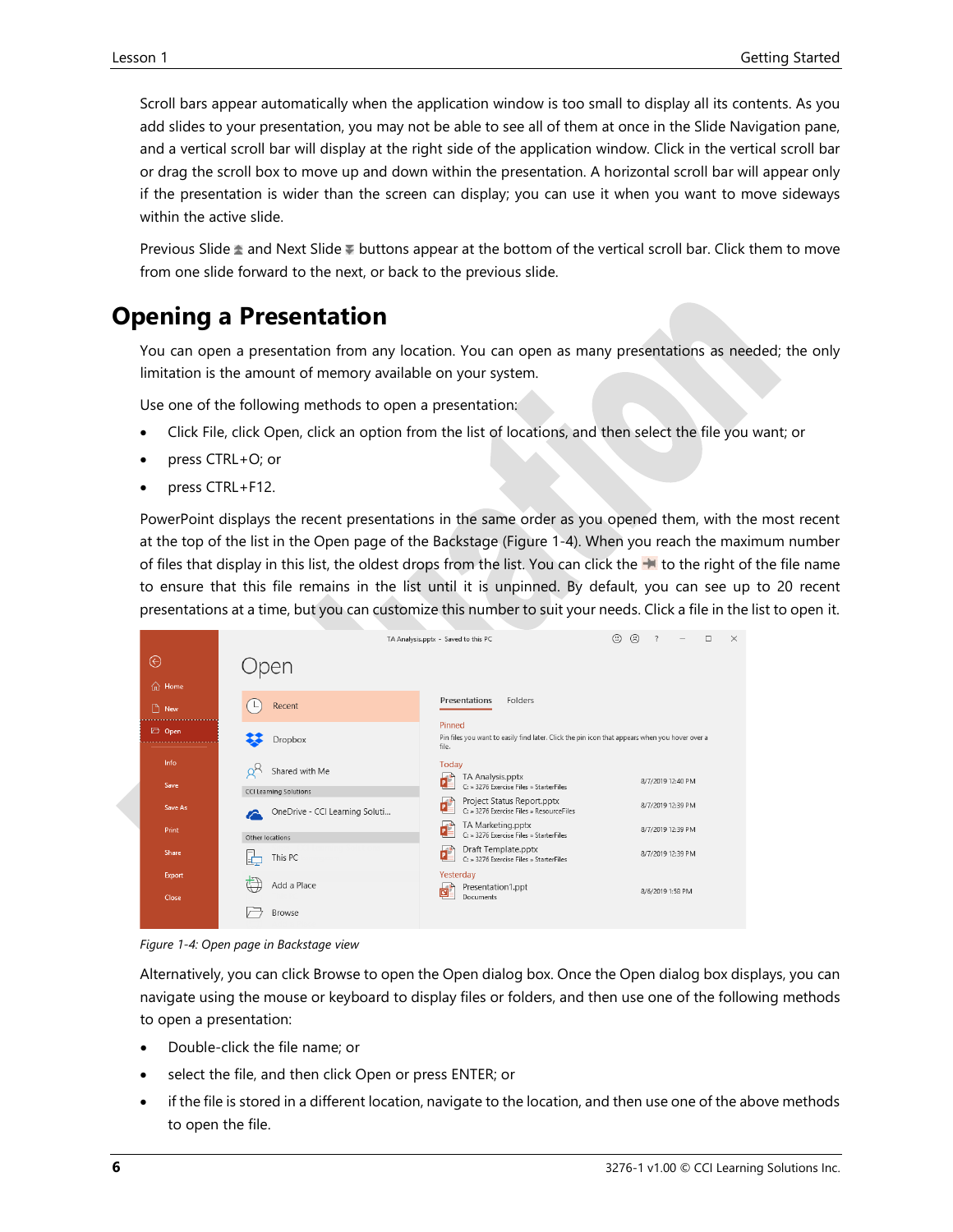## **Learn to open presentations**

In this exercise, you will open presentations.

1. Click **File**, click **Open**, and review the files that display in the Recent list.

**Note:** Your screen may show files in the list created by other users on this computer, or it may not show any recently opened files.

- 2. In the middle pane, click **Browse** to open the Open dialog box.
- 3. Using the directory tree in the Open dialog box, navigate to the *3276 Exercise Files\StarterFiles* folder, then double-click the **Welcome to PowerPoint** presentation to open it.
- 4. Click **File**, click **Open**, and then click **Browse**. The Open dialog box appears and should already show the contents of the 3276 Exercise Files\StarterFiles folder.
- 5. Click the **Transitions.pptx** file and click **Open** to open the presentation.
- 6. Press **CTRL+O**, click **Browse** to open the Open dialog box, and then open the **TEC Annual Review** presentation.
- 7. Point at the PowerPoint icon on the Windows taskbar to preview the open presentations.

### **Moving Around in Presentations**

When you are working with a presentation, small pictures of each slide appear in the Slide Navigation pane on the left side of the screen. You can move through the presentation or select a specific slide using one of the following methods:

- Click a slide in the Slide Navigation pane; or
- use the scroll bar on the right side of the pane; or
- press PAGE DOWN or DOWN arrow to move forward one slide; or
- press PAGE UP or UP arrow to move backward one slide; or
- press HOME to move to the first slide; or
- press END to move to the last slide.

## **Adding Text**

Most of the text you type on a slide will be in content placeholders. There are three types of text placeholders—title, subtitle, and text—as well as placeholders for pictures, charts, and other media.

#### **Inserting Text on a Slide**

To insert text on a slide, click in a placeholder to display the blinking cursor, type your text, and click outside of the placeholder when you have finished. If you have just created the slide, you can begin typing without selecting a placeholder. PowerPoint will automatically insert text into the topmost text placeholder on the left.

You can also press CTRL+ENTER to move between placeholders on a slide. If you are on the last placeholder of the slide, pressing CTRL+ENTER creates a new slide.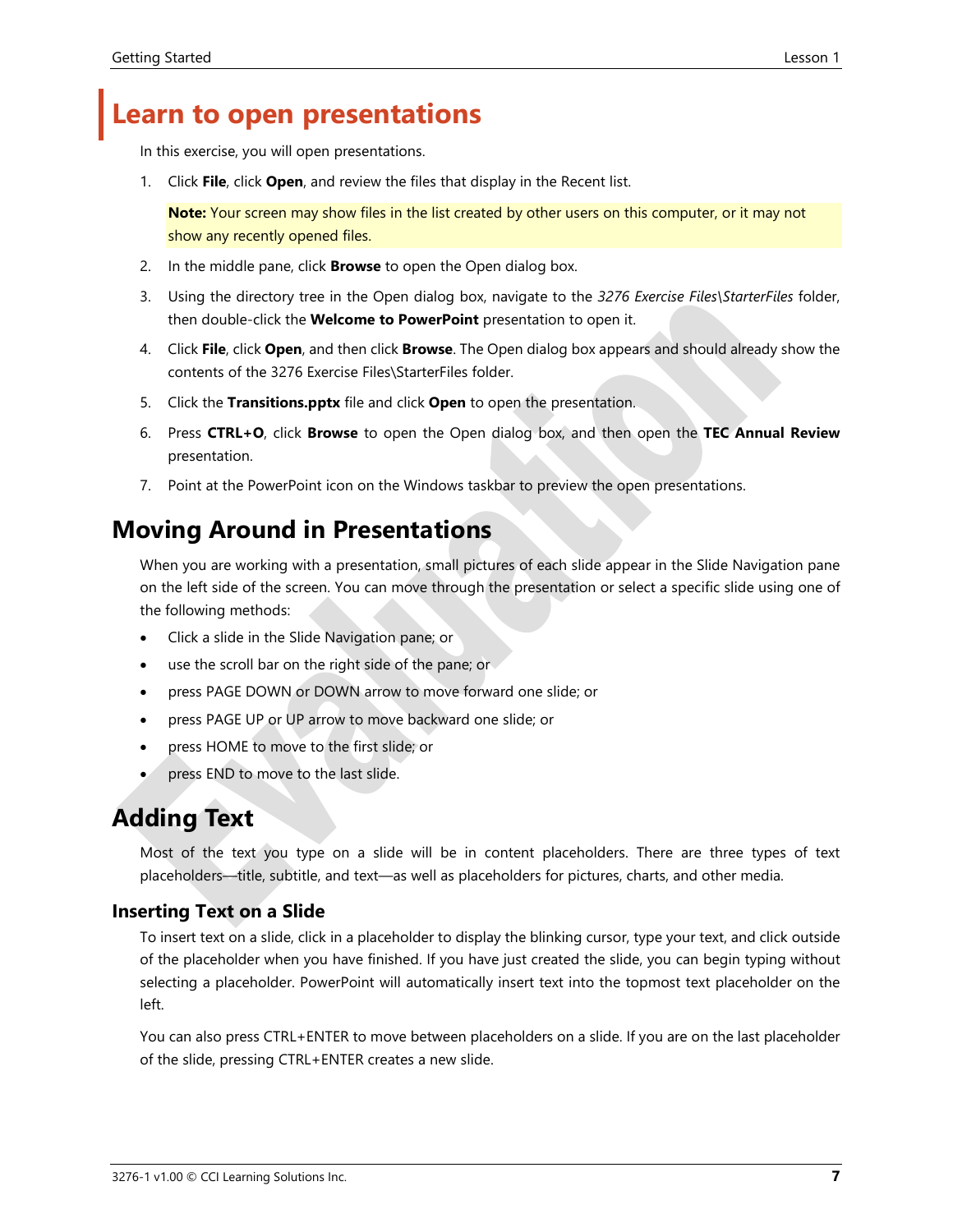#### **Deleting Text on a Slide**

To *delete* text on a slide, position the blinking cursor at the appropriate place and then use BACKSPACE or DELETE to delete the text. You can also click and drag to select the text, and then press BACKSPACE or DELETE.

To delete all the text in the text placeholder, click the border of the placeholder, and then press DELETE.

The DELETE key deletes content to the right of the cursor and the BACKSPACE key deletes content to the left of the cursor. Both keys delete selected content.

## **Learn to add text to a presentation**

In this exercise, you will add text to a presentation.

- 1. Click **File**, click **Open**, navigate to the *3276 Exercise Files\StarterFiles* folder and double-click the **Business Project Plan** presentation.
- 2. In the title placeholder, select the text that reads *Business Project Plan*, then type: **Tolano Business Plan**.
- 3. Select the text in the second placeholder, then type your name.
- 4. Keep the presentation open for the next exercise.

#### **Changing Slide Size Options**

#### **Objective 1.2.1**

It is always a good idea to set up your slide size options before you begin creating content. If you change the slide size after you enter content and set up a design, the contents of your slides may need to be re-adjusted to fit into the new size.

Since most new TVs, projectors, and computer screens are now widescreen, the PowerPoint slide layout defaults to a 16:9 widescreen aspect ratio. Also, the default slide orientation is Landscape, with Notes, Handouts, and Outlines printed using Portrait orientation.

To change slide size, use one of the following methods:

- Click the Design tab and, in the Customize group, click Slide Size, and then select either Standard (4:3) or Widescreen (16:9); or
- select Custom Slide Size to open the Slide Size dialog box (Figure 1-15).

| Slide Size                                                             | ×                                                         |  |  |
|------------------------------------------------------------------------|-----------------------------------------------------------|--|--|
| Slides sized for:<br>Widescreen<br>$\checkmark$<br>Width:<br>13.333 in | Orientation<br>Slides<br>Portrait<br>C Landscape          |  |  |
| Height:<br>۰<br>$7.5$ in<br>Number slides from:<br>1                   | Notes, Handouts & Outline<br><b>Portrait</b><br>Landscape |  |  |
|                                                                        | Cancel<br>OK                                              |  |  |

*Figure 1-15: Slide Size dialog box*

Use the *Slides sized for* drop-down list to select from a wide variety of preset sizes.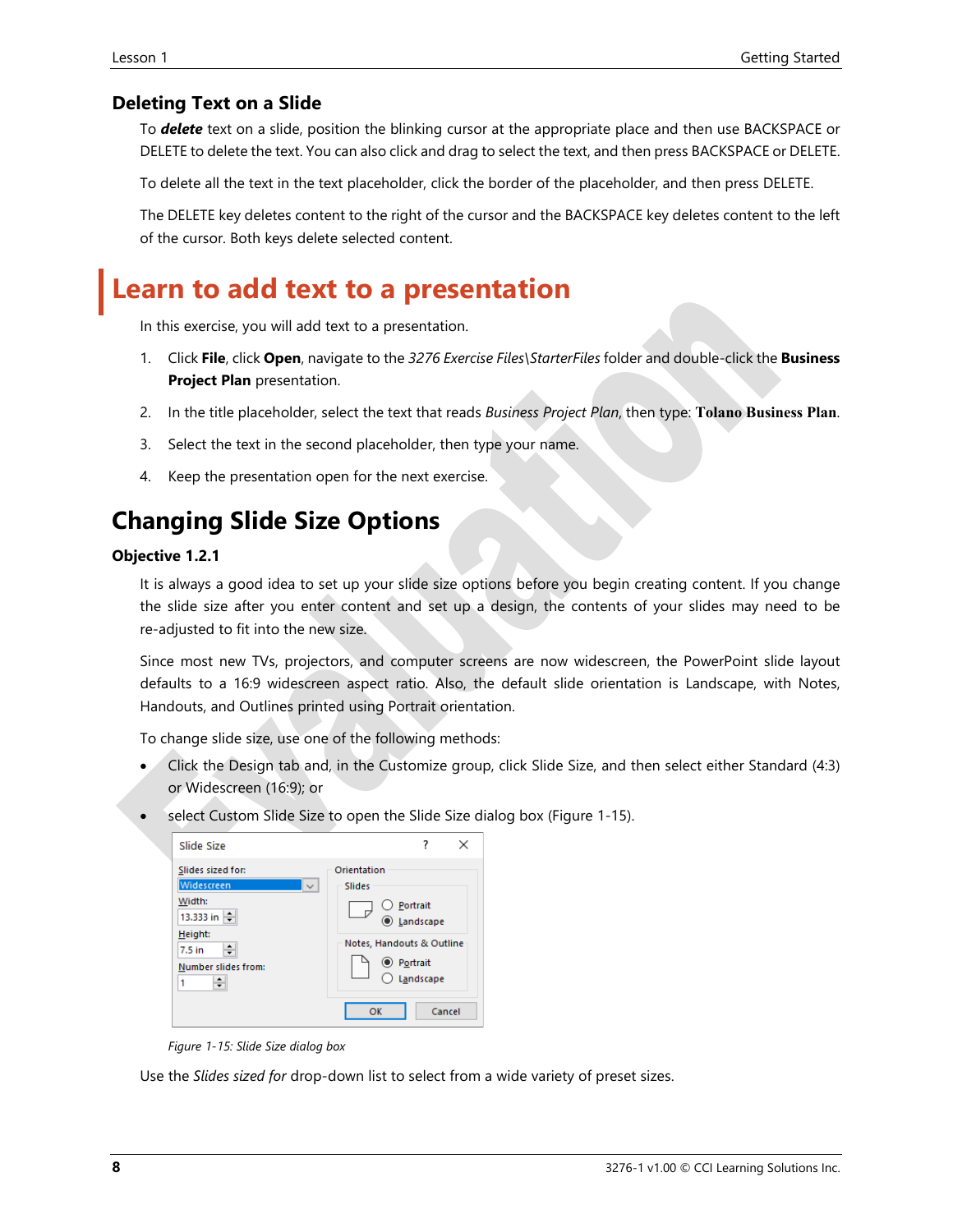## **Learn to set slide size options**

In this exercise, you will change the slide size from the default Widescreen to Standard.

1. Ensure that the Business Project Plan presentation from the previous exercise is still open. Click the **Design** tab, and in the Customize group, click **Slide Size** and select **Standard (4:3)**.



2. Select **Maximize** and view the slides.

Notice that some of the text and portions of the graphics are now outside the slides.

- 3. Click **Undo** on the Quick Access Toolbar (or use the **CTRL+Z** keyboard shortcut) and, on the Design tab, in the Customize group, click **Slide Size** and select **Standard** once again.
- 4. Click **Ensure Fit** in the dialog box.
- 5. On the Design tab, in the Customize group, click **Slide Size** and select **Custom Slide Size**.
- 6. In the *Slides sized for* drop-down list, select **On-screen Show 16:10**.
- 7. Click **OK,** click **Ensure Fit**, and then view the results.
- 8. Return the slide size to **Standard (4:3)**, **Ensure Fit**.
- 9. Keep the presentation open for the next exercise.

## **Managing Presentation Files**

Practicing good file management allows you to easily find and retrieve files, and includes knowing how to do the following:

- Give your files meaningful names.
- Store them in appropriate folders.
- Choose a file type to accommodate specific purposes.
- Include file properties (metadata) to help you or others locate and identify presentations.

When you click the File tab, it opens to a full-screen window called Backstage view. Backstage view is where you manage many aspects of a presentation. In addition to common commands, such as Save, Open, and Print, Backstage view allows you to manage sharing, permissions, and a variety of options for saving presentations in different formats.

To open Backstage view, click the File tab. When you select a command in the left panel of the Backstage screen, a page or dialog box of options and commands displays in the right panel.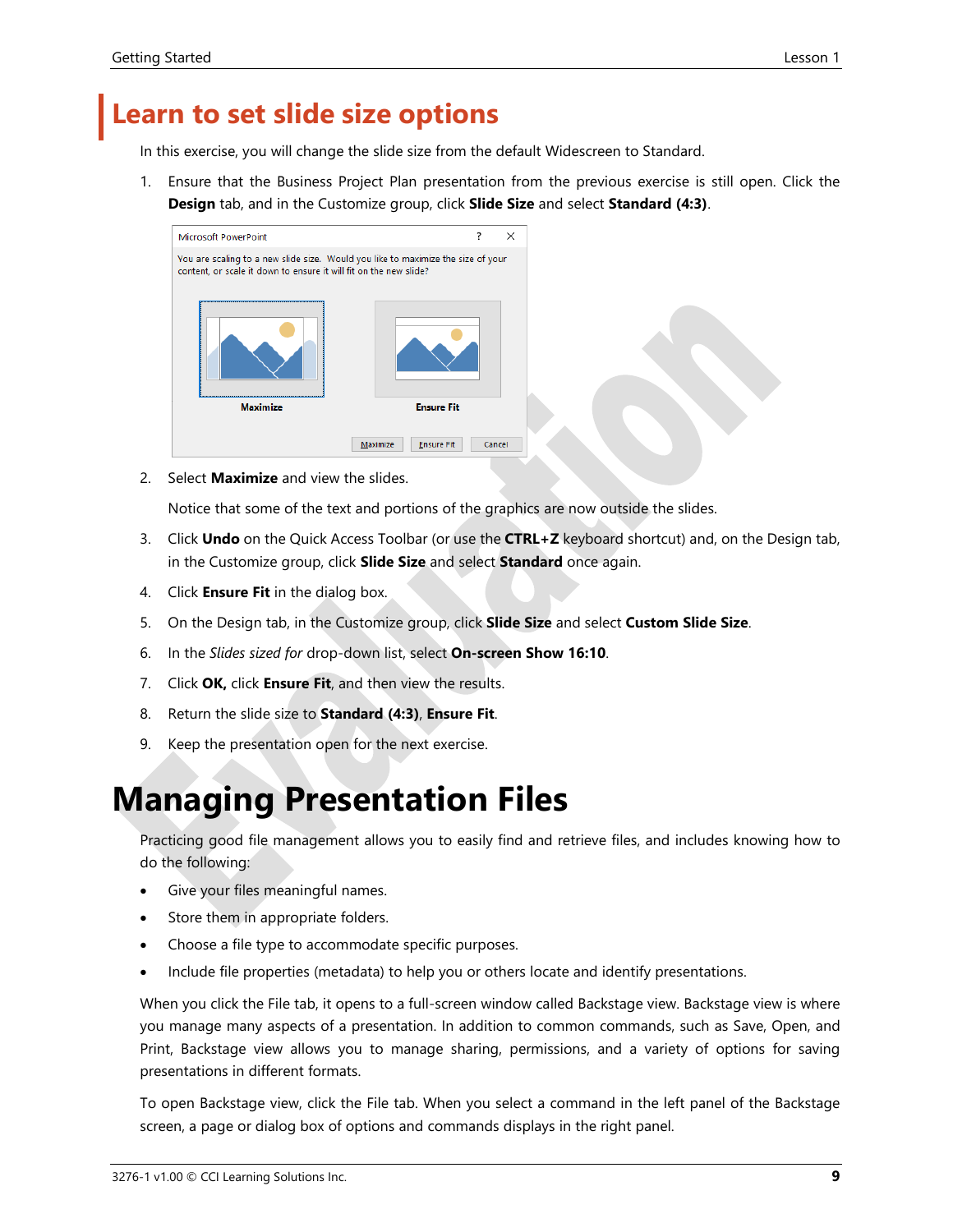#### **Saving Presentations**

When you create a new presentation, the file is stored in temporary memory. You need to give the file a name and save it so that it is written to a permanent storage location, such as your hard drive, a network drive, or a cloud location.

When you activate the Save command for the first time in a new presentation, the Save As page displays so you can specify where you want to store the presentation (Figure 1-16).

|                    |                             | Presentation1 - PowerPoint                                              | $\odot$<br>☺<br>$\overline{?}$<br>$\Box$<br>$\times$                            |
|--------------------|-----------------------------|-------------------------------------------------------------------------|---------------------------------------------------------------------------------|
| ⊝<br><b>d</b> Home | Save As                     |                                                                         | E                                                                               |
| $\Box$ New         | Recent                      | Pinned<br>you hover over a folder.                                      | Pin folders you want to easily find later. Click the pin icon that appears when |
| Open<br>Info       | OneDrive<br>Other locations | Older<br><b>StarterFiles</b><br>Documents » Jasperactive » StarterFiles |                                                                                 |
| Save               | This PC                     | Documents                                                               |                                                                                 |
| Save As            | Add a Place                 |                                                                         |                                                                                 |
| Print<br>Share     | <b>Browse</b>               |                                                                         |                                                                                 |



The left portion of the screen displays standard locations for saving files. You can choose to Add a Place or click Browse to open the Save As dialog box (Figure 1-17). Use the Save As dialog box or the right side of the Save As screen to choose a location, enter a file name, and specify the file type. The default file type is a PowerPoint Presentation.

### **Modifying Presentation Properties**

#### **Objective 1.2.3**

You can view and modify the properties of a presentation file directly from within PowerPoint. Properties, or metadata, can identify a file's contents and make the file easier to find. Properties of a file can be used to filter files in search results and can be viewed when browsing files to help in finding the correct file. Filling in the properties (including tags or *keywords*) of a presentation can be a very important step to take in organizations that have many files to wade through; in comparison, the time it takes to enter properties is minimal.

To view and modify document properties, click File and click Info. The properties appear on the far right. Click Properties and select Advanced Properties to see all the properties in a dialog box. You can inspect, modify, and enter properties as you see fit.

## **Learn to view and modify presentation properties**

In this exercise, you will add and modify presentation properties.

- 1. Open the **First Presentation** file from the *3276 Exercise Files\StarterFiles* folder.
- 2. Click **File** and, on the Info page, view the Properties on the right.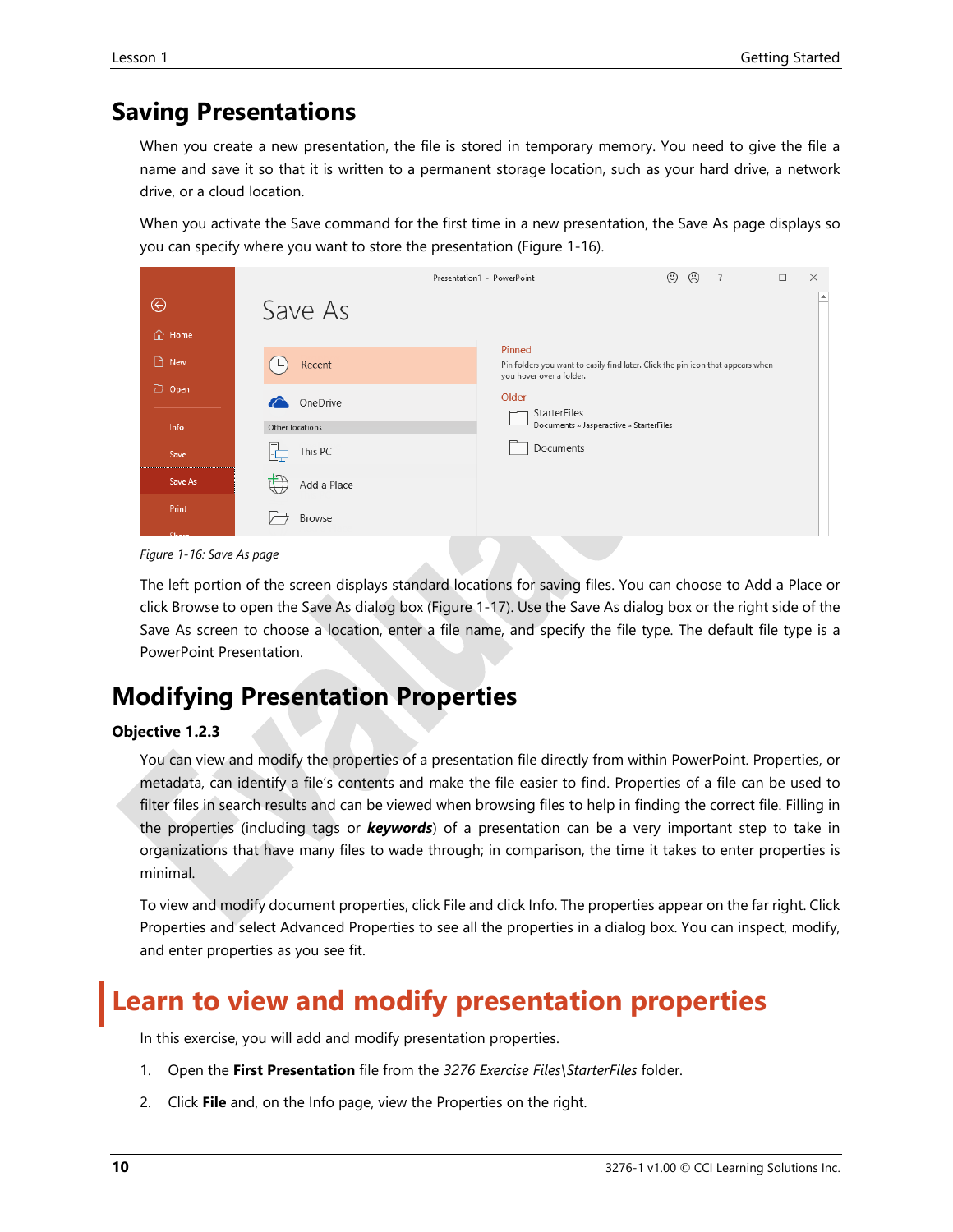- 3. Click in the field to the right of **Title** and type: **My First Presentation**.
- 4. Click in the field to the right of **Tags** and type: **PowerPoint, presentation, intro to PowerPoint, creating presentations**.

These tags are used by the file system to help find the file.

5. Click the **Show All Properties** link at the bottom of the Properties pane.

Note that additional properties are displayed.

6. Click the **Properties** arrow at the top of the list, then click **Advanced Properties**.

The Properties dialog box opens. These are the properties for the current presentation.

7. Select each of the tabs to view their contents. Notice the Summary content includes the title and keywords you entered earlier.

| General                   | Summary | <b>Statistics</b>     | <b>Contents</b> | Custom |                                                        |  |
|---------------------------|---------|-----------------------|-----------------|--------|--------------------------------------------------------|--|
| Title:                    |         | My First Presentation |                 |        |                                                        |  |
| Subject:                  |         |                       |                 |        |                                                        |  |
| Author:                   |         | <b>CCI Student</b>    |                 |        |                                                        |  |
| Manager:                  |         |                       |                 |        |                                                        |  |
| Company:                  |         |                       |                 |        |                                                        |  |
| Category:                 |         |                       |                 |        |                                                        |  |
| Keywords:                 |         |                       |                 |        | PowerPoint, presentation, intro to PowerPoint, creatin |  |
| Comments:                 |         |                       |                 |        |                                                        |  |
|                           |         |                       |                 |        |                                                        |  |
| <b>Hyperlink</b><br>hase: |         |                       |                 |        |                                                        |  |
| Template:                 |         |                       |                 |        |                                                        |  |
| Save preview picture      |         |                       |                 |        |                                                        |  |

8. Click **Cancel** to close the Properties dialog box, and then close the presentation without saving.

#### **Viewing Presentations**

#### **Objective 1.2.2**

PowerPoint offers different views to help you work on and navigate through your presentations. The different views include Normal, Outline View, Slide Sorter, Notes Page, and Reading View.

To change the view, click the View tab and, in the Presentation Views group, make a selection; or you can select a view from the view buttons in the Status bar (Figure 1-21).



*Figure 1-21: Presentation Views ribbon group and View buttons in status bar*

**Norma**l – View thumbnails of slides in the Slide Navigation pane, and the active slide, which is ready for editing, in the Slide pane. This is the default view.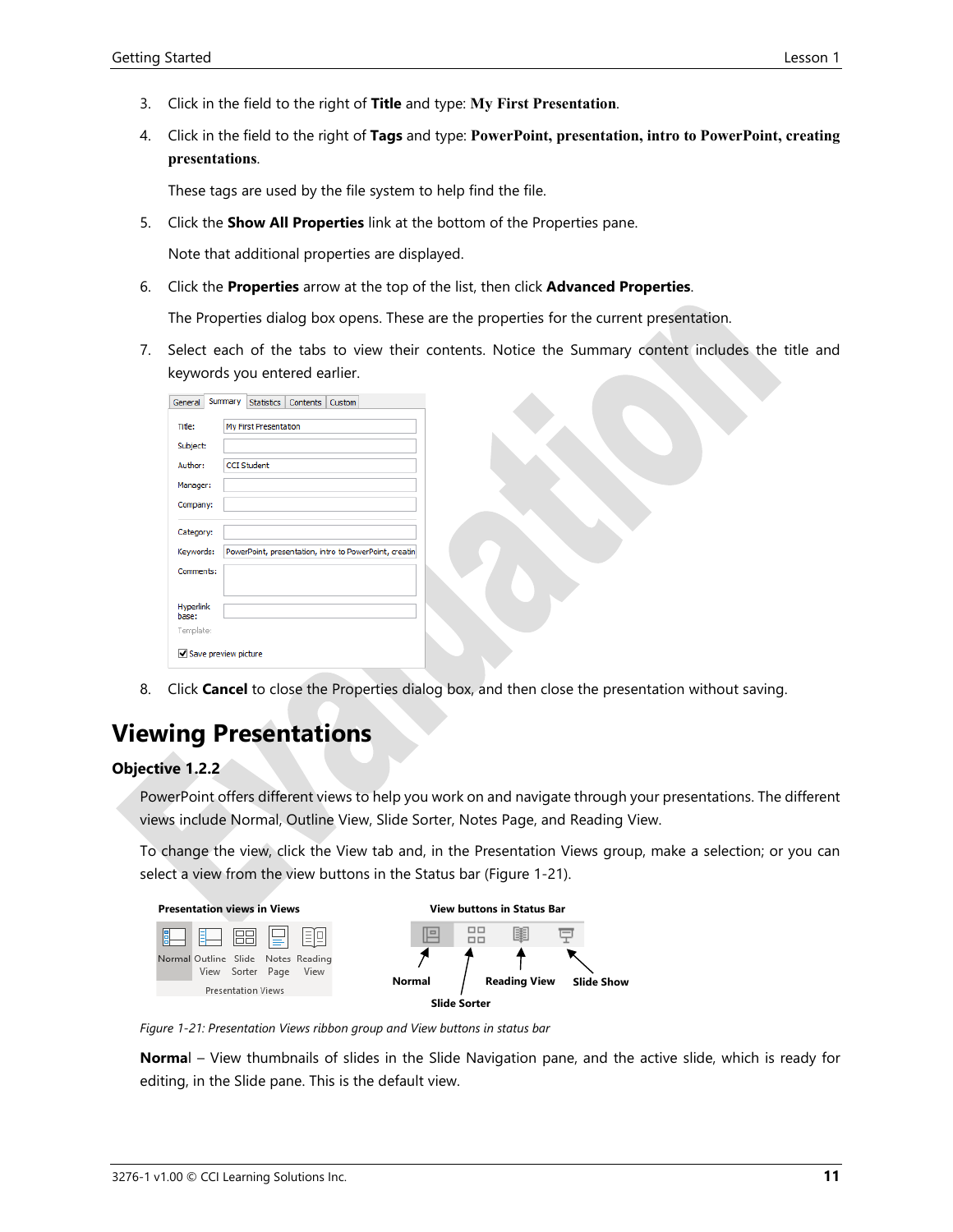**Outline View** – Replace thumbnails with an outline of the text within the presentation. This view, which is similar to Normal view, is useful for editing purposes.

## **Learn to change the view**

In this exercise, you will examine a presentation using various views.

- 1. Open the **Welcome to PowerPoint** presentation located in the *3276 Exercise Files\StarterFiles* folder.
- 2. Click the **View** tab, and in the Presentation Views group, select **Outline View**.



3. On the **View** tab, in the Presentation Views group, select **Slide Sorter**.

| Welcome to PowerPoint<br>Sitips for a simpler way to work                                                                                                                                                 |                                                                                                                                                                                                                                                                                                     |                                                                                                                                                                                                                                                                                                                     |     |
|-----------------------------------------------------------------------------------------------------------------------------------------------------------------------------------------------------------|-----------------------------------------------------------------------------------------------------------------------------------------------------------------------------------------------------------------------------------------------------------------------------------------------------|---------------------------------------------------------------------------------------------------------------------------------------------------------------------------------------------------------------------------------------------------------------------------------------------------------------------|-----|
| <b>P3</b> PowerPoint                                                                                                                                                                                      |                                                                                                                                                                                                                                                                                                     |                                                                                                                                                                                                                                                                                                                     |     |
|                                                                                                                                                                                                           |                                                                                                                                                                                                                                                                                                     |                                                                                                                                                                                                                                                                                                                     |     |
|                                                                                                                                                                                                           |                                                                                                                                                                                                                                                                                                     |                                                                                                                                                                                                                                                                                                                     |     |
|                                                                                                                                                                                                           | Designs that fit the look of your picture                                                                                                                                                                                                                                                           | Designs that fit the look of your picture                                                                                                                                                                                                                                                                           |     |
| △ Design, Annotate, Work Together, Tell Me<br>Working together in real time<br>Were previous your presentation with others, you'll see them<br>welling with you at the same time.<br><b>March Country</b> | PeacePoint Designer supprobaseder schemes and layouts for<br>was severiaters have not the striker car and to use state.<br><b>CONTRACTOR</b><br>Designer is a subscription only bulsan. If you have an Office<br>TBS subscription, the rent slide shows you have it under in a<br>new presentation. | <b>Month and you</b><br><b><i><u>Burnisher</u></i></b><br>$\mathbb{R}^2$ . On the very lest state, and a picture the to be<br>set $x$ Patters or<br>Ingel + Online Pictures and chance the picture.<br>He's You went to be order when you add the picker, and the<br>picture has in he will lead 200 by 200 pixels. | 948 |

- 4. On the status bar, slide the **Zoom** control to **50%** to view the slides at 50% of their original sizes.
- 5. On the View tab, in the Color/Grayscale group, click **Grayscale** to view the slides in grayscale.
- 6. Click **Back to Color View** to return your slides to color.
- 7. Click the **View** tab, and in the Presentation Views group, select **Notes Page**.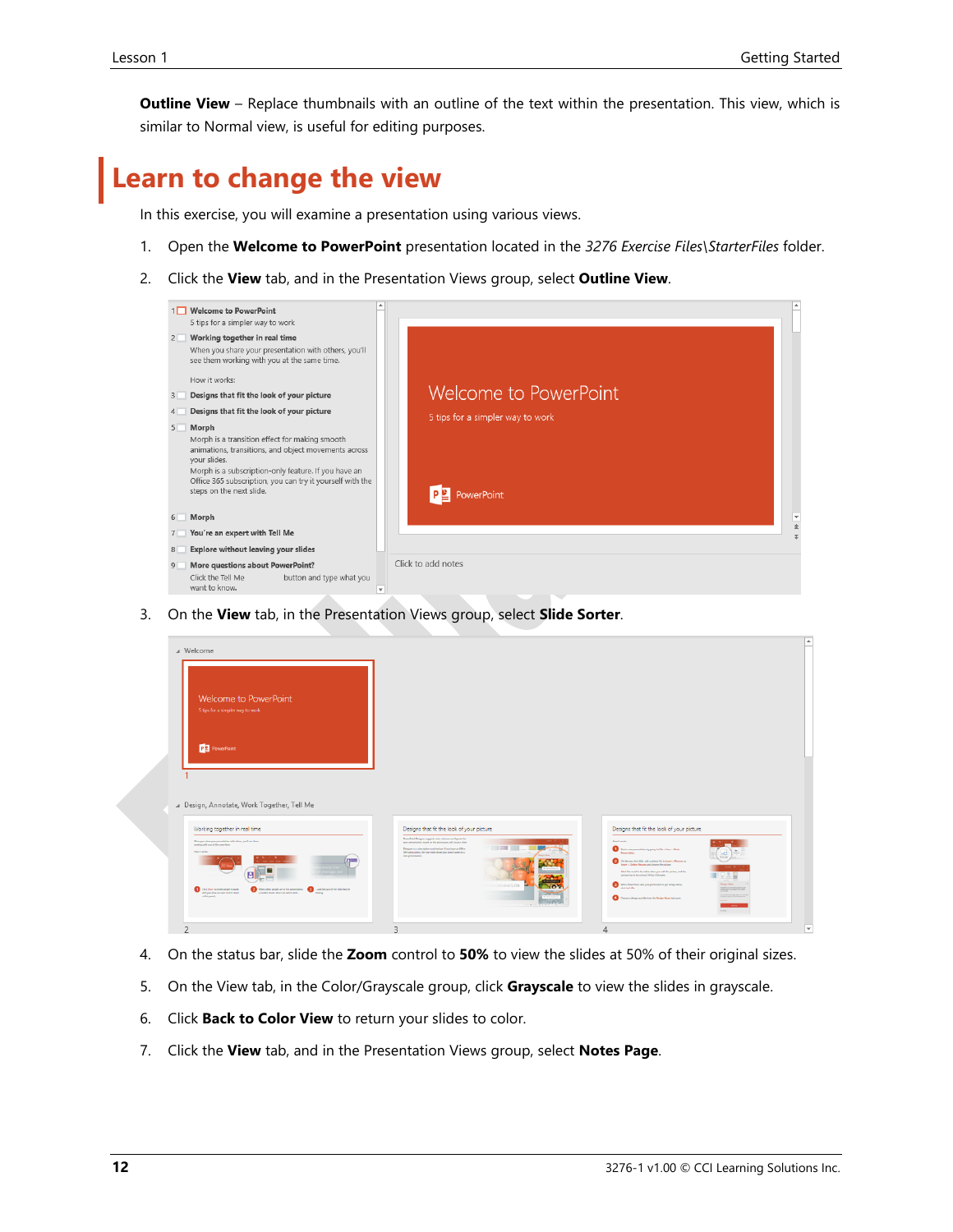| Welcome to PowerPoint<br>5 tips for a simpler way to work<br><b>DE PowerPoint</b><br><br><br>Click to add text |
|----------------------------------------------------------------------------------------------------------------|
|                                                                                                                |
|                                                                                                                |
|                                                                                                                |
|                                                                                                                |
|                                                                                                                |
| $\frac{1}{2}$<br>Ξ.<br>$\mathbf{1}$                                                                            |

# **Lesson Summary**

Now that you have completed this lesson, you should be able to:

- Start PowerPoint.
- $\boxtimes$  Create new presentations.
- $\boxtimes$  Identify elements on the screen.
- Add text.
- Use the Ribbon.
- View ScreenTips.
- Use the Quick Access Toolbar.
- $\boxtimes$  Move around in presentations.
- Change slide size options.
- Manage presentation files.
- $\boxtimes$  Use Backstage to save presentations.
- $\boxtimes$  Maintain backward compatibility.
- Modify presentation properties.
- $\nabla$  Use presentation views.
- $\boxtimes$  Close and open presentations.

# **Key Terms**

| <b>Term</b>                            | <b>Definition</b>                                                                                                                                        |
|----------------------------------------|----------------------------------------------------------------------------------------------------------------------------------------------------------|
| <b>Compatibility</b><br><b>Checker</b> | A feature that lists elements in a presentation that are not supported or may not behave as<br>expected in previous versions of PowerPoint.              |
| <b>Compatibility</b><br>Mode           | A feature that allows you to create presentations in the current version of PowerPoint that<br>will also be editable in previous versions of PowerPoint. |
| <b>Defaults</b>                        | The standard settings that are in effect in an application until/unless they are changed by a<br>user.                                                   |
| <b>Delete</b>                          | The procedure that removes text or objects from the presentation.                                                                                        |
| <b>Template</b>                        | A boilerplate for a presentation that already contains elements, such as various sample slides<br>complete with placeholders and formatting.             |